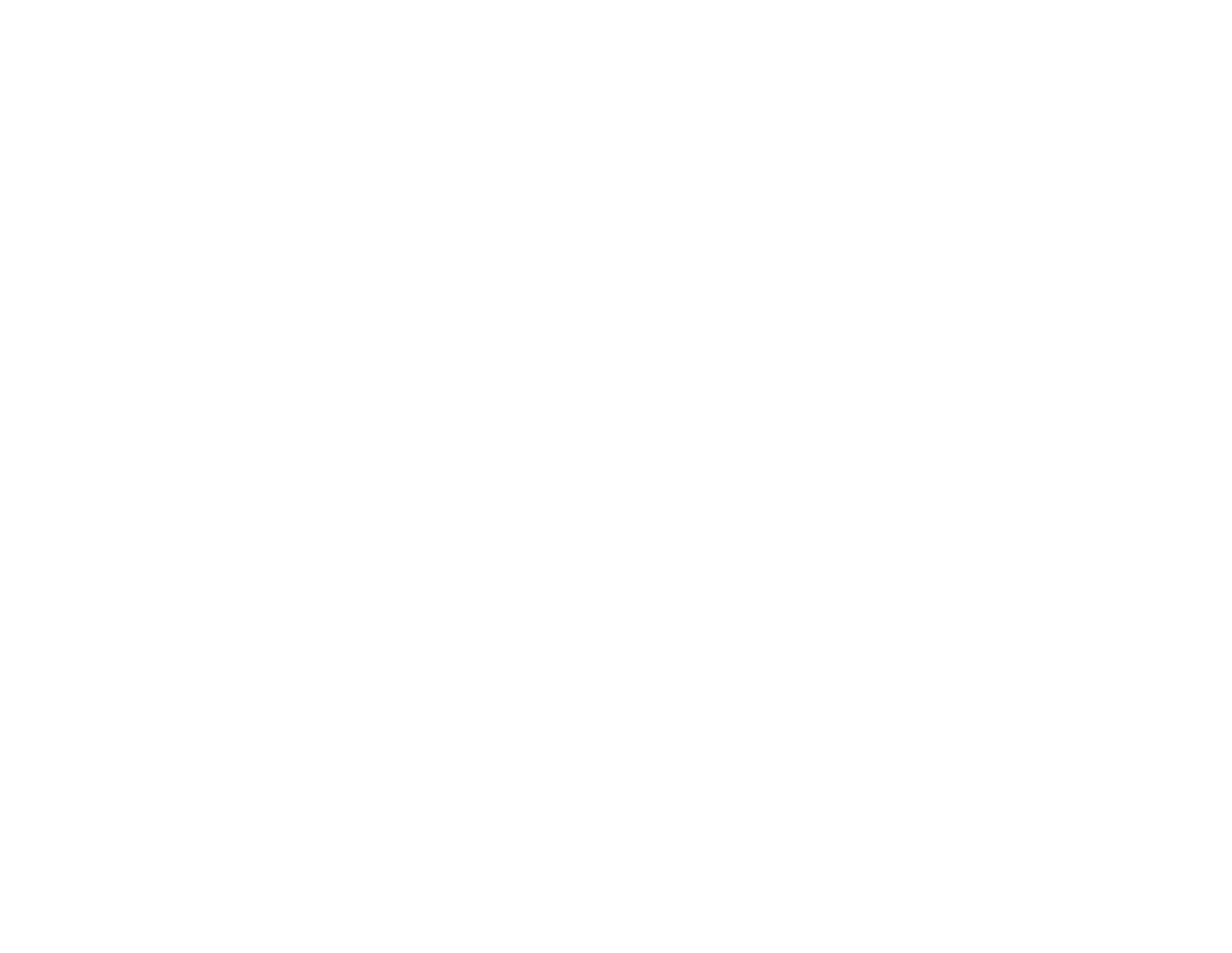|                      |                                                         |     |       |     |                          |     |        |                 |                |              | Two                      |        |                    |                          |     |        |       |                          |                          |                                                                                                                                                |               |  |
|----------------------|---------------------------------------------------------|-----|-------|-----|--------------------------|-----|--------|-----------------|----------------|--------------|--------------------------|--------|--------------------|--------------------------|-----|--------|-------|--------------------------|--------------------------|------------------------------------------------------------------------------------------------------------------------------------------------|---------------|--|
|                      |                                                         |     |       |     | <b>African</b>           |     |        | <b>American</b> |                | Pacific More | or                       | Econ   | <b>Non</b><br>Econ |                          |     |        |       |                          |                          |                                                                                                                                                | <b>Foster</b> |  |
|                      |                                                         |     |       |     |                          |     |        |                 |                |              |                          |        |                    |                          |     |        |       |                          |                          | State District Campus American Hispanic White Indian Asian Islander Races Disady Disady CWD CWOD EL Male Female Migrant Homeless Care Military |               |  |
| Grade 8              |                                                         |     |       |     |                          |     |        |                 |                |              |                          |        |                    |                          |     |        |       |                          |                          |                                                                                                                                                |               |  |
| Reading              | All Students 21%                                        |     | 12%   | 15% | $\ast$                   | 15% | $\ast$ |                 |                |              | $\overline{a}$           | 13%    | 24%                | 0%                       | 18% | 6%     | 16%   | 15%                      | $\overline{\phantom{a}}$ | $\ast$                                                                                                                                         |               |  |
|                      | <b>CWD</b>                                              | 6%  | 1%    | 0%  | $\ast$                   | 0%  | $\ast$ |                 |                |              | $\overline{a}$           | 0%     | $\ast$             | 0%                       |     | 0%     | 0%    | 0%                       | $\overline{a}$           |                                                                                                                                                |               |  |
|                      | <b>CWOD</b>                                             | 22% | 13%   | 18% | $\ast$                   | 17% | $\ast$ |                 |                |              | $\overline{\phantom{a}}$ | 16%    | 26%                | $\overline{\phantom{a}}$ | 18% | 8%     | 20%   | 16%                      | $\blacksquare$           | *                                                                                                                                              |               |  |
|                      | EL.                                                     | 5%  | 5%    | 6%  | $\ast$                   | 6%  |        |                 |                |              | $\overline{\phantom{a}}$ | 6%     | $\ast$             | 0%                       | 8%  | 6%     | 6%    | 6%                       | $\overline{\phantom{a}}$ |                                                                                                                                                |               |  |
|                      | Male                                                    | 17% | 10%   | 16% | $\ast$                   | 14% | $\ast$ |                 |                |              | $\overline{\phantom{a}}$ | 14%    | 21%                | 0%                       | 20% | 6%     | 16%   |                          |                          | $\ast$                                                                                                                                         |               |  |
|                      | Female                                                  | 25% | 14%   | 15% | $\ast$                   | 15% |        |                 |                |              | $\overline{a}$           | 13%    | 29%                | 0%                       | 16% | 6%     |       | 15%                      | $\overline{a}$           | $\ast$                                                                                                                                         |               |  |
|                      | Mathematics All Students                                | 10% | 9%    | 13% | $\ast$                   | 11% | $\ast$ |                 | $\ast$         |              | ÷,                       | 10%    | 25%                | 0%                       | 15% | 4%     | 10%   | 16%                      |                          | $\ast$                                                                                                                                         |               |  |
|                      | <b>CWD</b>                                              | 7%  | $1\%$ | 0%  | $\ast$                   | 0%  | $\ast$ |                 |                |              | $\overline{\phantom{a}}$ | 0%     | $\ast$             | 0%                       |     | 0%     | 0%    | 0%                       | $\blacksquare$           |                                                                                                                                                |               |  |
|                      | <b>CWOD</b>                                             | 11% | 10%   | 15% | $\ast$                   | 13% | $\ast$ |                 | $\ast$         |              | $\overline{a}$           | 12%    | 26%                |                          | 15% | 5%     | 12%   | 17%                      |                          | $\ast$                                                                                                                                         |               |  |
|                      | EL                                                      | 3%  | 5%    | 4%  | $\ast$                   | 4%  |        |                 |                |              | $\overline{\phantom{a}}$ | 4%     | 14%                | 0%                       | 5%  | 4%     | 4%    | 4%                       |                          |                                                                                                                                                |               |  |
|                      | Male                                                    | 10% | 8%    | 10% | $\ast$                   | 9%  | $\ast$ |                 | $\ast$         |              | $\overline{a}$           | 9%     | 14%                | 0%                       | 12% | 4%     | 10%   | $\overline{a}$           | $\sim$                   | $\ast$                                                                                                                                         |               |  |
|                      | Female                                                  | 10% | 11%   | 16% | $\ast$                   | 14% | $\ast$ |                 |                |              | $\overline{\phantom{a}}$ | 12%    | 37%                | 0%                       | 17% | 4%     |       | 16%                      | $\overline{a}$           | $\ast$                                                                                                                                         |               |  |
| Science              | All Students                                            | 23% | 15%   | 15% | $\ast$                   | 14% | $\ast$ |                 |                |              | $\overline{a}$           | 13%    | 24%                | 0%                       | 17% | 3%     | 16%   | 14%                      | $\blacksquare$           | $\ast$                                                                                                                                         |               |  |
|                      | <b>CWD</b>                                              | 10% | 2%    | 0%  | $\ast$                   | 0%  | $\ast$ |                 |                |              | $\overline{a}$           | 0%     | $\ast$             | 0%                       |     | 0%     | $0\%$ | 0%                       |                          |                                                                                                                                                |               |  |
|                      | <b>CWOD</b>                                             | 25% | 17%   | 17% | $\ast$                   | 16% | $\ast$ |                 |                |              | $\overline{\phantom{a}}$ | 15%    | 26%                |                          | 17% | 4%     | 20%   | 15%                      | $\overline{a}$           | *                                                                                                                                              |               |  |
|                      | EL                                                      | 5%  | 6%    | 3%  | $\ast$                   | 3%  |        |                 |                |              | $\overline{\phantom{a}}$ | 3%     | $\ast$             | 0%                       | 4%  | 3%     | 3%    | 3%                       | $\overline{a}$           |                                                                                                                                                |               |  |
|                      | Male                                                    | 24% | 16%   | 16% | $\ast$                   | 14% | $\ast$ |                 |                |              | $\overline{\phantom{a}}$ | 13%    | 26%                | 0%                       | 20% | 3%     | 16%   |                          |                          | $\ast$                                                                                                                                         |               |  |
|                      | Female                                                  | 22% | 15%   | 14% | $\ast$                   | 14% |        |                 |                |              | $\overline{a}$           | 13%    | 21%                | 0%                       | 15% | 3%     |       | 14%                      | $\overline{\phantom{a}}$ | $\ast$                                                                                                                                         |               |  |
| <b>End of Course</b> |                                                         |     |       |     |                          |     |        |                 |                |              |                          |        |                    |                          |     |        |       |                          |                          |                                                                                                                                                |               |  |
| Algebra I            | All Students 23%                                        |     | 27%   | 66% | $\ast$                   | 64% | $\ast$ |                 | $\overline{a}$ |              | $\overline{a}$           | 68%    | 63%                | $\overline{a}$           | 66% | 60%    | 69%   | 64%                      | $\overline{a}$           | $\sim$                                                                                                                                         |               |  |
|                      | <b>CWD</b>                                              | 8%  | 10%   |     | $\overline{\phantom{a}}$ |     |        |                 |                |              |                          |        |                    |                          |     |        |       |                          |                          |                                                                                                                                                |               |  |
|                      | <b>CWOD</b>                                             | 24% | 29%   | 66% | $\ast$                   | 64% | $\ast$ |                 |                |              | $\sim$                   | 68%    | 63%                |                          | 66% | 60%    | 69%   | 64%                      |                          | $\overline{a}$                                                                                                                                 |               |  |
|                      | EL                                                      | 9%  | 18%   | 60% | $\sim$                   | 60% |        |                 |                |              |                          | $\ast$ | $\ast$             |                          | 60% | 60%    |       | $\ast$                   |                          |                                                                                                                                                |               |  |
|                      | Male                                                    | 21% | 24%   | 69% | $\overline{\phantom{a}}$ | 67% | $\ast$ |                 |                |              | $\overline{\phantom{a}}$ | 71%    | 67%                |                          | 69% | ∗      | 69%   |                          |                          | $\blacksquare$                                                                                                                                 |               |  |
|                      | Female                                                  | 25% | 31%   | 64% | $\ast$                   | 63% |        |                 |                |              | $\overline{a}$           | 67%    | 57%                |                          | 64% | $\ast$ |       | 64%                      |                          |                                                                                                                                                |               |  |
|                      | <b>STAAR Percent at Approaches Grade Level or Above</b> |     |       |     |                          |     |        |                 |                |              |                          |        |                    |                          |     |        |       |                          |                          |                                                                                                                                                |               |  |
| <b>All Grades</b>    |                                                         |     |       |     |                          |     |        |                 |                |              |                          |        |                    |                          |     |        |       |                          |                          |                                                                                                                                                |               |  |
| All Subjects         | All Students 67%                                        |     | 63%   | 61% | 60%                      | 61% | 68%    |                 |                | $\ast$       | $\ast$                   | 59%    | 73%                | 25%                      | 66% | 50%    | 61%   | 61%                      | $\ast$                   | 75%                                                                                                                                            |               |  |
|                      | <b>CWD</b>                                              | 38% | 31%   | 25% | 11%                      | 25% | 57%    |                 |                |              | $\overline{\phantom{a}}$ | 24%    | 43%                | 25%                      |     | 19%    | 29%   | 16%                      | $\overline{a}$           |                                                                                                                                                |               |  |
|                      | <b>CWOD</b>                                             | 71% | 66%   | 66% | 88%                      | 66% | 75%    |                 | $\ast$         | $\ast$       | $\ast$                   | 64%    | 75%                |                          | 66% | 55%    | 68%   | 65%                      | $\ast$                   | 75%                                                                                                                                            |               |  |
|                      | EL                                                      | 47% | 54%   | 50% | $\ast$                   | 50% |        |                 |                |              | $\ast$                   | 50%    | 58%                | 19%                      | 55% | 50%    | 51%   | 49%                      | $\overline{a}$           | $\ast$                                                                                                                                         |               |  |
|                      | Male                                                    | 65% | 60%   | 61% | 50%                      | 61% | 64%    |                 | $\ast$         |              | $\overline{\phantom{a}}$ | 59%    | 71%                | 29%                      | 68% | 51%    | 61%   |                          | $\overline{\phantom{a}}$ | $\ast$                                                                                                                                         |               |  |
|                      | Female                                                  | 69% | 65%   | 61% | 67%                      | 61% | 80%    |                 |                | $\ast$       | $\ast$                   | 59%    | 74%                | 16%                      | 65% | 49%    |       | 61%                      | $\ast$                   | 60%                                                                                                                                            |               |  |
| Reading              | All Students                                            | 68% | 62%   | 63% | 55%                      | 63% | 63%    |                 | *              | $\ast$       | $\ast$                   | 61%    | 72%                | 26%                      | 68% | 51%    | 60%   | 65%                      | $\ast$                   | $\ast$                                                                                                                                         |               |  |
|                      | <b>CWD</b>                                              | 35% | 26%   | 26% | $\ast$                   | 26% | $\ast$ |                 |                |              | $\overline{\phantom{a}}$ | 26%    | 33%                | 26%                      |     | 22%    | 31%   | 15%                      | $\overline{\phantom{a}}$ |                                                                                                                                                |               |  |
|                      | <b>CWOD</b>                                             | 72% | 66%   | 68% | 86%                      | 67% | 60%    |                 | $\ast$         | $\ast$       | $\ast$                   | 66%    | 74%                |                          | 68% | 55%    | 66%   | 69%                      | $\ast$                   | *                                                                                                                                              |               |  |
|                      | EL                                                      | 46% | 51%   | 51% | $\ast$                   | 51% |        |                 |                |              | $\ast$                   | 51%    | 45%                | 22%                      | 55% | 51%    | 50%   | 52%                      |                          | $\ast$                                                                                                                                         |               |  |
|                      | Male                                                    | 63% | 57%   | 60% | $\ast$                   | 60% | 50%    |                 | $\ast$         |              | $\overline{\phantom{a}}$ | 58%    | 69%                | 31%                      | 66% | 50%    | 60%   | $\overline{\phantom{a}}$ | $\overline{\phantom{a}}$ | *                                                                                                                                              |               |  |
|                      | Female                                                  | 72% | 68%   | 65% | 57%                      | 65% | $\ast$ |                 |                | $\ast$       | $\ast$                   | 64%    | 76%                | 15%                      | 69% | 52%    |       | 65%                      | $\ast$                   | $\ast$                                                                                                                                         |               |  |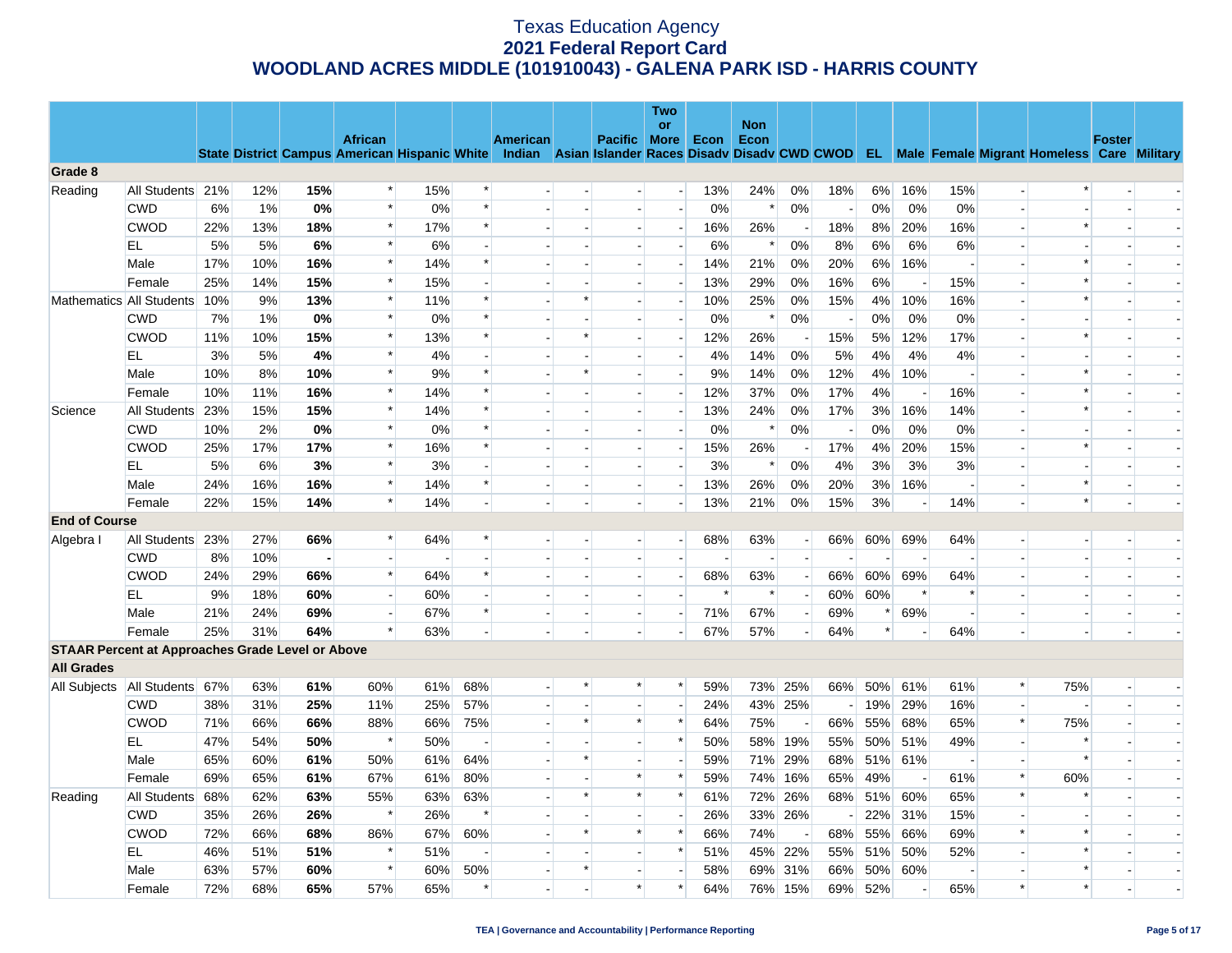|                   |                                                    |     |     |     |                                                                                                  |     |        |                          |        |                     | Two                      |      |                    |         |     |     |         |                          |                |                                                      |               |  |
|-------------------|----------------------------------------------------|-----|-----|-----|--------------------------------------------------------------------------------------------------|-----|--------|--------------------------|--------|---------------------|--------------------------|------|--------------------|---------|-----|-----|---------|--------------------------|----------------|------------------------------------------------------|---------------|--|
|                   |                                                    |     |     |     | <b>African</b>                                                                                   |     |        | <b>American</b>          |        | <b>Pacific More</b> | <b>or</b>                | Econ | <b>Non</b><br>Econ |         |     |     |         |                          |                |                                                      | <b>Foster</b> |  |
|                   |                                                    |     |     |     | State District Campus American Hispanic White Indian Asian Islander Races Disady Disady CWD CWOD |     |        |                          |        |                     |                          |      |                    |         |     |     |         |                          |                | <b>EL</b> Male Female Migrant Homeless Care Military |               |  |
|                   | Mathematics All Students 65%                       |     | 62% | 62% | 64%                                                                                              | 62% | 67%    |                          | *      |                     |                          | 60%  | 75%                | 23%     | 68% | 55% | 64%     | 61%                      | *              | $\ast$                                               |               |  |
|                   | <b>CWD</b>                                         | 39% | 34% | 23% | $\ast$                                                                                           | 22% | $\ast$ |                          |        |                     | $\overline{\phantom{a}}$ | 22%  | 33%                | 23%     |     | 19% | 23%     | 21%                      | $\overline{a}$ |                                                      |               |  |
|                   | <b>CWOD</b>                                        | 68% | 66% | 68% | 86%                                                                                              | 67% | 83%    |                          | $\ast$ | $\ast$              | $\ast$                   | 65%  | 78%                |         | 68% | 60% | 73%     | 63%                      | $\ast$         | $\ast$                                               |               |  |
|                   | EL                                                 | 49% | 59% | 55% | $\ast$                                                                                           | 55% |        | $\overline{a}$           |        |                     | $\ast$                   | 53%  | 71%                | 19%     | 60% | 55% | 58%     | 51%                      |                | $\ast$                                               |               |  |
|                   | Male                                               | 65% | 63% | 64% | $\ast$                                                                                           | 64% | 67%    |                          | $\ast$ |                     |                          | 62%  | 73%                | 23%     | 73% | 58% | 64%     |                          |                | $\ast$                                               |               |  |
|                   | Female                                             | 65% | 62% | 61% | 71%                                                                                              | 60% |        |                          |        | $\ast$              | $\ast$                   | 57%  |                    | 79% 21% | 63% | 51% |         | 61%                      | $\ast$         | $\ast$                                               |               |  |
| Science           | All Students 70%                                   |     | 65% | 54% | $\ast$                                                                                           | 54% | $\ast$ |                          |        |                     | $\overline{\phantom{a}}$ | 52%  |                    | 67% 30% | 58% | 31% | 58%     | 51%                      |                | $\ast$                                               |               |  |
|                   | <b>CWD</b>                                         | 42% | 37% | 30% | $\ast$                                                                                           | 29% | $\ast$ |                          |        |                     | $\overline{\phantom{a}}$ | 24%  | $\ast$             | 30%     |     | 9%  | 39%     | 0%                       |                |                                                      |               |  |
|                   | <b>CWOD</b>                                        | 74% | 68% | 58% | $\ast$                                                                                           | 57% | $\ast$ |                          |        |                     |                          | 56%  | 65%                |         | 58% | 36% | 63%     | 54%                      |                | $\ast$                                               |               |  |
|                   | EL                                                 | 47% | 53% | 31% | $\ast$                                                                                           | 32% |        |                          |        |                     |                          | 31%  | $\ast$             | 9%      | 36% | 31% | 29%     | 33%                      |                |                                                      |               |  |
|                   | Male                                               | 70% | 66% | 58% | $\ast$                                                                                           | 57% | $\ast$ |                          |        |                     | $\overline{\phantom{a}}$ | 54%  | 74%                | 39%     | 63% | 29% | 58%     |                          |                | $\ast$                                               |               |  |
|                   | Female                                             | 71% | 65% | 51% | $\ast$                                                                                           | 51% |        |                          |        | $\blacksquare$      |                          | 50%  | 57%                | 0%      | 54% | 33% |         | 51%                      |                | $\ast$                                               |               |  |
|                   | <b>STAAR Percent at Meets Grade Level or Above</b> |     |     |     |                                                                                                  |     |        |                          |        |                     |                          |      |                    |         |     |     |         |                          |                |                                                      |               |  |
| <b>All Grades</b> |                                                    |     |     |     |                                                                                                  |     |        |                          |        |                     |                          |      |                    |         |     |     |         |                          |                |                                                      |               |  |
|                   | All Subjects   All Students   41%                  |     | 34% | 35% | 48%                                                                                              | 34% | 53%    | $\sim$                   | $\ast$ | $\ast$              | $\ast$                   | 32%  | 47%                | 15%     | 38% | 23% | 33%     | 37%                      | $\ast$         | 50%                                                  |               |  |
|                   | <b>CWD</b>                                         | 21% | 16% | 15% | 0%                                                                                               | 14% | 43%    |                          |        |                     | $\overline{\phantom{a}}$ | 14%  | 21%                | 15%     |     | 15% | 15%     | 14%                      |                |                                                      |               |  |
|                   | <b>CWOD</b>                                        | 44% | 36% | 38% | 75%                                                                                              | 37% | 58%    | $\overline{a}$           | $\ast$ | $\ast$              | $\ast$                   | 35%  | 49%                |         | 38% | 24% | 37%     | 39%                      | $\ast$         | 50%                                                  |               |  |
|                   | EL                                                 | 20% | 25% | 23% | $\ast$                                                                                           | 23% |        |                          |        |                     | $\ast$                   | 23%  |                    | 19% 15% | 24% | 23% | 22%     | 24%                      |                | $\ast$                                               |               |  |
|                   | Male                                               | 40% | 33% | 33% | 30%                                                                                              | 33% | 43%    |                          | $\ast$ |                     | $\overline{\phantom{a}}$ | 31%  | 43%                | 15%     | 37% | 22% | 33%     | $\overline{\phantom{a}}$ |                | $\ast$                                               |               |  |
|                   | Female                                             | 42% | 35% | 37% | 60%                                                                                              | 36% | 80%    |                          |        | $\ast$              | $\ast$                   | 34%  | 53%                | 14%     | 39% | 24% |         | 37%                      | $\ast$         | 60%                                                  |               |  |
| Reading           | All Students                                       | 44% | 35% | 34% | 45%                                                                                              | 34% | 50%    | $\blacksquare$           | $\ast$ | $\ast$              | $\ast$                   | 31%  | 48%                | 13%     | 37% |     | 21% 29% | 39%                      | $\ast$         |                                                      |               |  |
|                   | <b>CWD</b>                                         | 20% | 15% | 13% | $\ast$                                                                                           | 13% |        |                          |        |                     |                          | 13%  | 17%                | 13%     |     | 16% | 13%     | 15%                      |                |                                                      |               |  |
|                   | <b>CWOD</b>                                        | 47% | 37% | 37% | 71%                                                                                              | 36% | 60%    |                          | $\ast$ | $\ast$              |                          | 34%  | 50%                |         | 37% | 21% | 33%     | 41%                      | *              | $\ast$                                               |               |  |
|                   | EL                                                 | 20% | 23% | 21% | $\ast$                                                                                           | 21% |        |                          |        |                     | $\ast$                   | 21%  | 20%                | 16%     | 21% | 21% | 18%     | 23%                      |                | $\ast$                                               |               |  |
|                   | Male                                               | 40% | 31% | 29% | $\ast$                                                                                           | 29% | 33%    | $\overline{\phantom{a}}$ | $\ast$ |                     |                          | 27%  | 41%                | 13%     | 33% | 18% | 29%     |                          |                | $\ast$                                               |               |  |
|                   | Female                                             | 48% | 39% | 39% | 57%                                                                                              | 38% | $\ast$ | $\overline{a}$           |        | $\ast$              | $\ast$                   | 36%  | 57%                | 15%     | 41% | 23% |         | 39%                      | $\ast$         | $\ast$                                               |               |  |
|                   | Mathematics All Students 37%                       |     | 32% | 35% | 45%                                                                                              | 35% | 44%    |                          | $\ast$ | $\ast$              | $\ast$                   | 33%  | 46%                | 15%     | 38% | 26% | 35%     | 36%                      | $\ast$         | $\ast$                                               |               |  |
|                   | <b>CWD</b>                                         | 21% | 16% | 15% | $\ast$                                                                                           | 15% |        |                          |        |                     | $\overline{\phantom{a}}$ | 15%  |                    | 17% 15% |     | 19% | 15%     | 16%                      |                |                                                      |               |  |
|                   | <b>CWOD</b>                                        | 39% | 34% | 38% | 71%                                                                                              | 37% | 50%    |                          | $\ast$ | $\ast$              | $\ast$                   | 36%  | 48%                |         | 38% | 27% | 39%     | 37%                      | $\ast$         | $\ast$                                               |               |  |
|                   | EL                                                 | 20% | 28% | 26% | $\ast$                                                                                           | 26% |        |                          |        |                     | $\ast$                   | 27%  | 19%                | 19%     | 27% | 26% | 26%     | 26%                      |                | $\ast$                                               |               |  |
|                   | Male                                               | 37% | 33% | 35% | $\ast$                                                                                           | 35% | 33%    |                          | $\ast$ |                     |                          | 33%  | 44%                | 15%     | 39% | 26% | 35%     |                          |                | $\ast$                                               |               |  |
|                   | Female                                             | 36% | 31% | 36% | 57%                                                                                              | 34% |        |                          |        | $\ast$              | $\ast$                   | 33%  | 50%                | 16%     | 37% | 26% |         | 36%                      | $\ast$         | $\ast$                                               |               |  |
| Science           | All Students                                       | 43% | 35% | 37% | $\ast$                                                                                           | 36% | $\ast$ |                          |        |                     | $\sim$                   | 34%  | 48%                | 17%     | 40% | 20% | 38%     | 36%                      |                | $\ast$                                               |               |  |
|                   | <b>CWD</b>                                         | 22% | 19% | 17% | $\ast$                                                                                           | 14% |        |                          |        |                     |                          | 14%  | $\ast$             | 17%     |     | 0%  | 22%     | 0%                       |                |                                                      |               |  |
|                   | <b>CWOD</b>                                        | 46% | 36% | 40% | $\ast$                                                                                           | 38% | $\ast$ |                          |        |                     | $\overline{\phantom{a}}$ | 38%  | 48%                |         | 40% | 25% | 41%     | 38%                      | $\overline{a}$ | $\ast$                                               |               |  |
|                   | EL                                                 | 17% | 21% | 20% | $\ast$                                                                                           | 21% |        |                          |        |                     | $\overline{a}$           | 21%  | $\ast$             | 0%      | 25% | 20% | 16%     | 24%                      |                |                                                      |               |  |
|                   | Male                                               | 44% | 36% | 38% | $\ast$                                                                                           | 36% | $\ast$ |                          |        |                     | $\overline{\phantom{a}}$ | 35%  | 47%                | 22%     | 41% | 16% | 38%     |                          |                | $\ast$                                               |               |  |
|                   | Female                                             | 42% | 33% | 36% | $\ast$                                                                                           | 35% |        |                          |        |                     |                          | 34%  | 50%                | 0%      | 38% | 24% |         | 36%                      | $\overline{a}$ | $\ast$                                               |               |  |
|                   | <b>STAAR Percent at Masters Grade Level</b>        |     |     |     |                                                                                                  |     |        |                          |        |                     |                          |      |                    |         |     |     |         |                          |                |                                                      |               |  |
| <b>All Grades</b> |                                                    |     |     |     |                                                                                                  |     |        |                          |        |                     |                          |      |                    |         |     |     |         |                          |                |                                                      |               |  |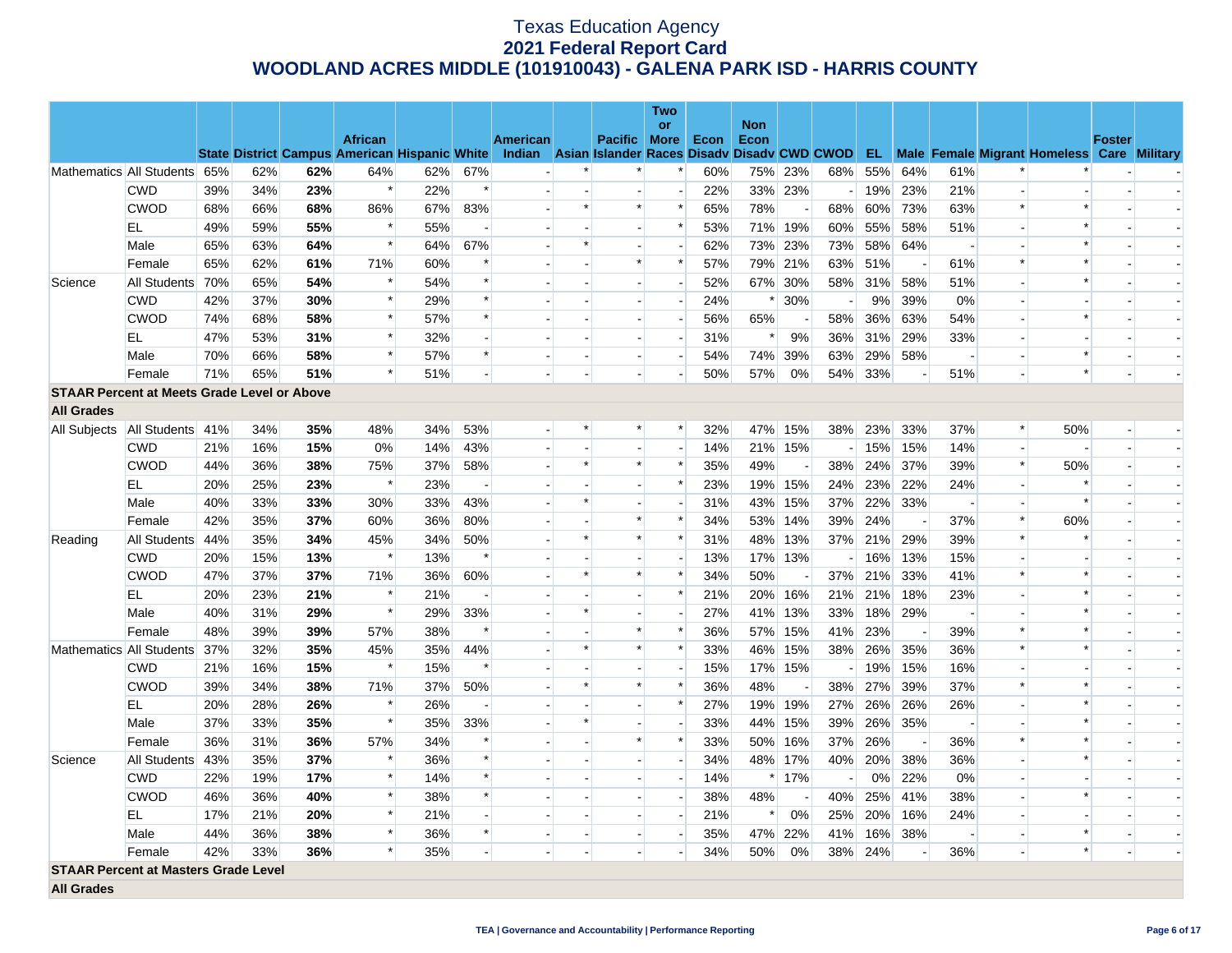|              |              |     |     |     |                                                      |     |     |                 |                                             | <b>Two</b><br><b>or</b> |      | <b>Non</b> |     |     |     |     |     |        |                                            |               |  |
|--------------|--------------|-----|-----|-----|------------------------------------------------------|-----|-----|-----------------|---------------------------------------------|-------------------------|------|------------|-----|-----|-----|-----|-----|--------|--------------------------------------------|---------------|--|
|              |              |     |     |     | <b>African</b>                                       |     |     | <b>American</b> | <b>Pacific</b>                              | <b>More</b>             | Econ | Econ       |     |     |     |     |     |        |                                            | <b>Foster</b> |  |
|              |              |     |     |     | <b>State District Campus American Hispanic White</b> |     |     | Indian          | Asian Islander Races Disady Disady CWD CWOD |                         |      |            |     |     | EL. |     |     |        | Male Female Migrant Homeless Care Military |               |  |
| All Subjects | All Students | 18% | 12% | 14% | 24%                                                  | 14% | 37% |                 |                                             |                         | 12%  | 23%        | 4%  | 16% | 7%  | 13% | 16% |        | 13%                                        |               |  |
|              | <b>CWD</b>   | 7%  | 4%  | 4%  | 0%                                                   | 4%  | 0%  |                 |                                             |                         | 4%   | 0%         | 4%  |     | 7%  | 3%  | 7%  |        |                                            |               |  |
|              | <b>CWOD</b>  | 19% | 13% | 16% | 38%                                                  | 15% | 58% |                 |                                             | *                       | 14%  | 25%        |     | 16% | 7%  | 15% | 17% | $\ast$ | 13%                                        |               |  |
|              | EL           | 7%  | 9%  | 7%  | $\ast$                                               | 7%  |     |                 |                                             |                         | 6%   | 12%        | 7%  | 7%  | 7%  | 7%  | 7%  |        |                                            |               |  |
|              | Male         | 17% | 11% | 13% | 30%                                                  | 12% | 21% |                 |                                             |                         | 11%  | 20%        | 3%  | 15% | 7%  | 13% |     |        |                                            |               |  |
|              | Female       | 19% | 13% | 16% | 20%                                                  | 15% | 80% |                 |                                             |                         | 14%  | 28%        | 7%  | 17% | 7%  |     | 16% | $\ast$ | 20%                                        |               |  |
| Reading      | All Students | 18% | 11% | 15% | 18%                                                  | 15% | 38% |                 |                                             |                         | 13%  | 24%        | 4%  | 17% | 7%  | 13% | 17% | $\ast$ |                                            |               |  |
|              | <b>CWD</b>   | 6%  | 3%  | 4%  |                                                      | 5%  |     |                 |                                             |                         | 5%   | 0%         | 4%  |     | 6%  | 4%  | 5%  |        |                                            |               |  |
|              | <b>CWOD</b>  | 20% | 12% | 17% | 29%                                                  | 16% | 60% |                 |                                             |                         | 15%  | 26%        |     | 17% | 7%  | 15% | 18% |        |                                            |               |  |
|              | EL           | 7%  | 8%  | 7%  |                                                      | 7%  |     |                 |                                             |                         | 7%   | 10%        | 6%  | 7%  | 7%  | 7%  | 7%  |        |                                            |               |  |
|              | Male         | 16% | 9%  | 13% | $\ast$                                               | 13% | 17% |                 |                                             |                         | 12%  | 19%        | 4%  | 15% | 7%  | 13% |     |        |                                            |               |  |
|              | Female       | 21% | 13% | 17% | 14%                                                  | 17% |     |                 |                                             |                         | 15%  | 31%        | 5%  | 18% | 7%  |     | 17% |        |                                            |               |  |
| Mathematics  | All Students | 17% | 13% | 13% | 27%                                                  | 12% | 33% |                 |                                             |                         | 11%  | 23%        | 5%  | 14% | 7%  | 11% | 15% |        |                                            |               |  |
|              | <b>CWD</b>   | 8%  | 4%  | 5%  | $\ast$                                               | 5%  |     |                 |                                             |                         | 5%   | 0%         | 5%  |     | 9%  | 2%  | 11% |        |                                            |               |  |
|              | <b>CWOD</b>  | 18% | 14% | 14% | 43%                                                  | 13% | 50% |                 |                                             |                         | 12%  | 24%        |     | 14% | 7%  | 13% | 16% |        |                                            |               |  |
|              | EL           | 8%  | 12% | 7%  | $\ast$                                               | 7%  |     |                 |                                             |                         | 7%   | 14%        | 9%  | 7%  | 7%  | 8%  | 7%  |        |                                            |               |  |
|              | Male         | 18% | 14% | 11% | $\ast$                                               | 10% | 17% |                 |                                             |                         | 9%   | 20%        | 2%  | 13% | 8%  | 11% |     |        |                                            |               |  |
|              | Female       | 16% | 13% | 15% | 29%                                                  | 14% |     |                 |                                             |                         | 13%  | 26%        | 11% | 16% | 7%  |     | 15% |        |                                            |               |  |
| Science      | All Students | 19% | 12% | 15% |                                                      | 14% |     |                 |                                             |                         | 13%  | 24%        | 0%  | 17% | 3%  | 16% | 14% |        |                                            |               |  |
|              | <b>CWD</b>   | 8%  | 3%  | 0%  | $\ast$                                               | 0%  |     |                 |                                             |                         | 0%   |            | 0%  |     | 0%  | 0%  | 0%  |        |                                            |               |  |
|              | <b>CWOD</b>  | 20% | 13% | 17% | $\ast$                                               | 16% |     |                 |                                             |                         | 15%  | 26%        |     | 17% | 4%  | 20% | 15% |        |                                            |               |  |
|              | EL           | 4%  | 5%  | 3%  |                                                      | 3%  |     |                 |                                             |                         | 3%   |            | 0%  | 4%  | 3%  | 3%  | 3%  |        |                                            |               |  |
|              | Male         | 20% | 12% | 16% |                                                      | 14% |     |                 |                                             |                         | 13%  | 26%        | 0%  | 20% | 3%  | 16% |     |        |                                            |               |  |
|              | Female       | 18% | 12% | 14% |                                                      | 14% |     |                 |                                             |                         | 13%  | 21%        | 0%  | 15% | 3%  |     | 14% |        |                                            |               |  |

- Indicates there are no students in the group.

\* Indicates results are masked due to small numbers to protect student confidentiality.

## **Part (iii): Academic Growth and Graduation Rate**

#### **Part (iii)(I): Academic Growth**

This section provides information on students' academic growth for mathematics and reading/ELA for public elementary schools and secondary schools which don't have a graduation rate, for the 2020-21 school year. These results include all students tested, regardless of whether they were in the accountability subset. (CWD: children with disability; CWOD: children without disability; EL: English learner)

 *USDE waived reporting requirements in Section 1111(h)(1)(C)(iii)(I) (other academic indicator results for schools that are not high schools) for the 2020-21 school year.* 

#### **Part (iii)(II): Graduation Rate**

This section provides information on high school graduation rates for the class of 2020.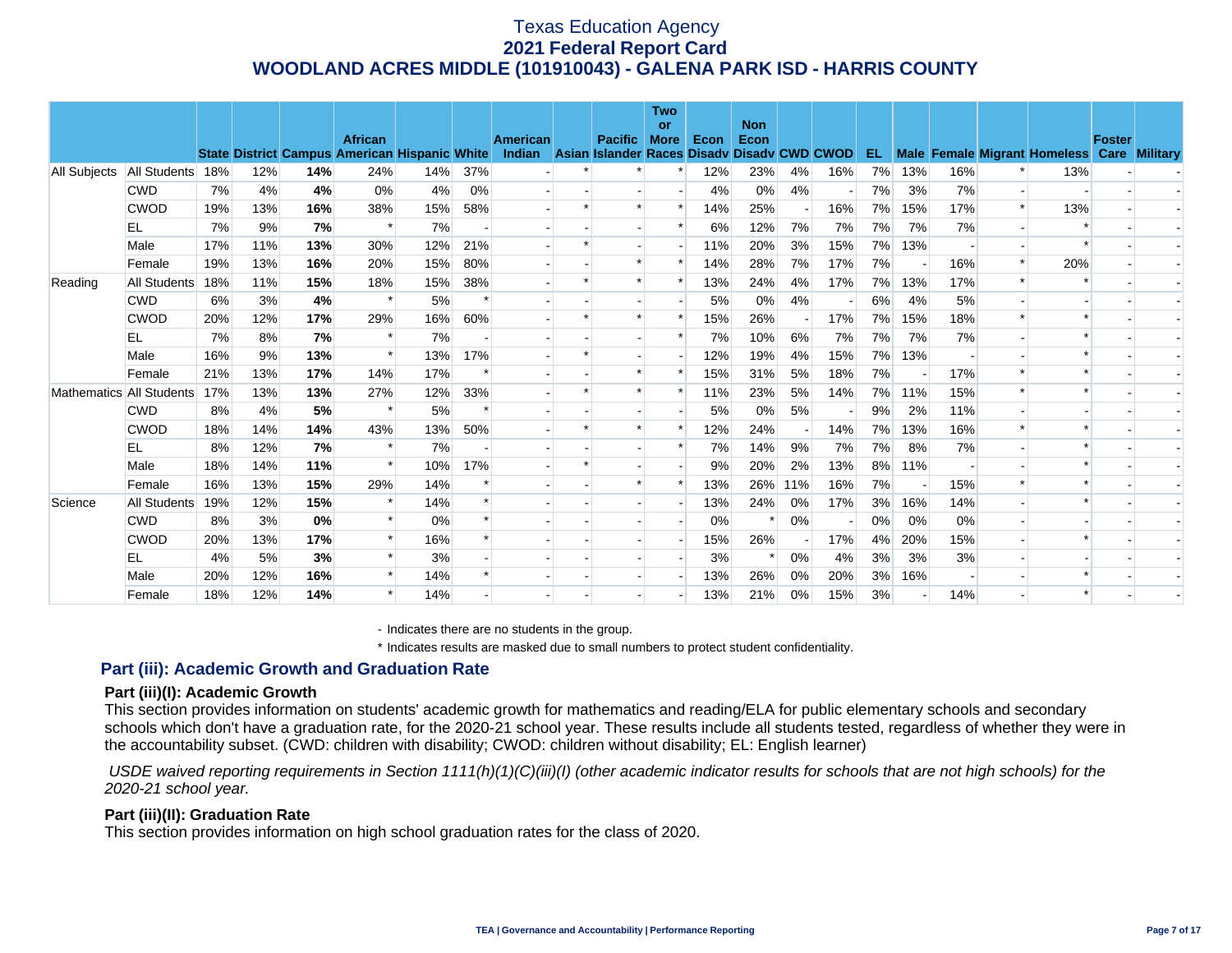# **There is no data for this campus.**

## **Part (iv): English Language Proficiency**

This section provides information on the number and percentage of English learners achieving English language proficiency based on the 2021 Texas English Language Proficiency Assessment System (TELPAS) data. (EL: English learner)

| <b>Total</b> | <b>EL in Proficiency</b> | Rate of            |
|--------------|--------------------------|--------------------|
| <b>Class</b> | of EL                    | <b>Proficiency</b> |
| 251          | 69                       |                    |

- Indicates there are no students in the group.
- \* Indicates results are masked due to small numbers to protect student confidentiality.
- $\diamond$  Indicates data reporting does not meet for Minimum Size.

### **Part (v): School Quality or Student Success (SQSS)**

This section provides information on school quality or student success, which is college, career and military readiness (CCMR) for high schools and average performance rate of the three STAAR performance levels of all students, regardless of whether they were in the accountability subset, for elementary and secondary schools without a graduation rate. (CWD: children with disability; EL: English learner)

|                                                                                 | All                      | <b>African</b><br><b>Students American Hispanic White Indian</b> |    |    | <b>American</b>          |        | <b>Pacific</b><br>Asian Islander Races Disady CWD | <b>Two</b><br>Οľ<br><b>More</b> | Econ                     |    | EL. |  |  |
|---------------------------------------------------------------------------------|--------------------------|------------------------------------------------------------------|----|----|--------------------------|--------|---------------------------------------------------|---------------------------------|--------------------------|----|-----|--|--|
| <b>Student Success (Student Achievement Domain Score: STAAR Component Only)</b> |                          |                                                                  |    |    |                          |        |                                                   |                                 |                          |    |     |  |  |
| <b>STAAR Component Score</b>                                                    | 37                       | 44                                                               | 36 | 53 | $\overline{\phantom{0}}$ | $\ast$ | $\ast$                                            |                                 | 34                       | 15 |     |  |  |
| <b>School Quality (College, Career, and Military Readiness Performance)</b>     |                          |                                                                  |    |    |                          |        |                                                   |                                 |                          |    |     |  |  |
| %Students meeting CCMR                                                          | $\overline{\phantom{a}}$ |                                                                  |    | ۰. | -                        | -      | $\overline{\phantom{a}}$                          |                                 | $\overline{\phantom{a}}$ | ۰. |     |  |  |

- Indicates there are no students in the group.
- \* Indicates results are masked due to small numbers to protect student confidentiality.

### **Part (vi): Goal Meeting Status**

This section provides information on the progress of all students and each student group toward meeting the long-term goals or interim objectives on STAAR academic performance, federal graduation rate, and English learners' language proficiency. (CWD: children with disability; EL: English learner)

 *USDE waived reporting requirements in Section 1111(h)(1)(C)(vi) (progress toward meeting long-term goals and measurements of interim progress) for the 2020-21 school year.*